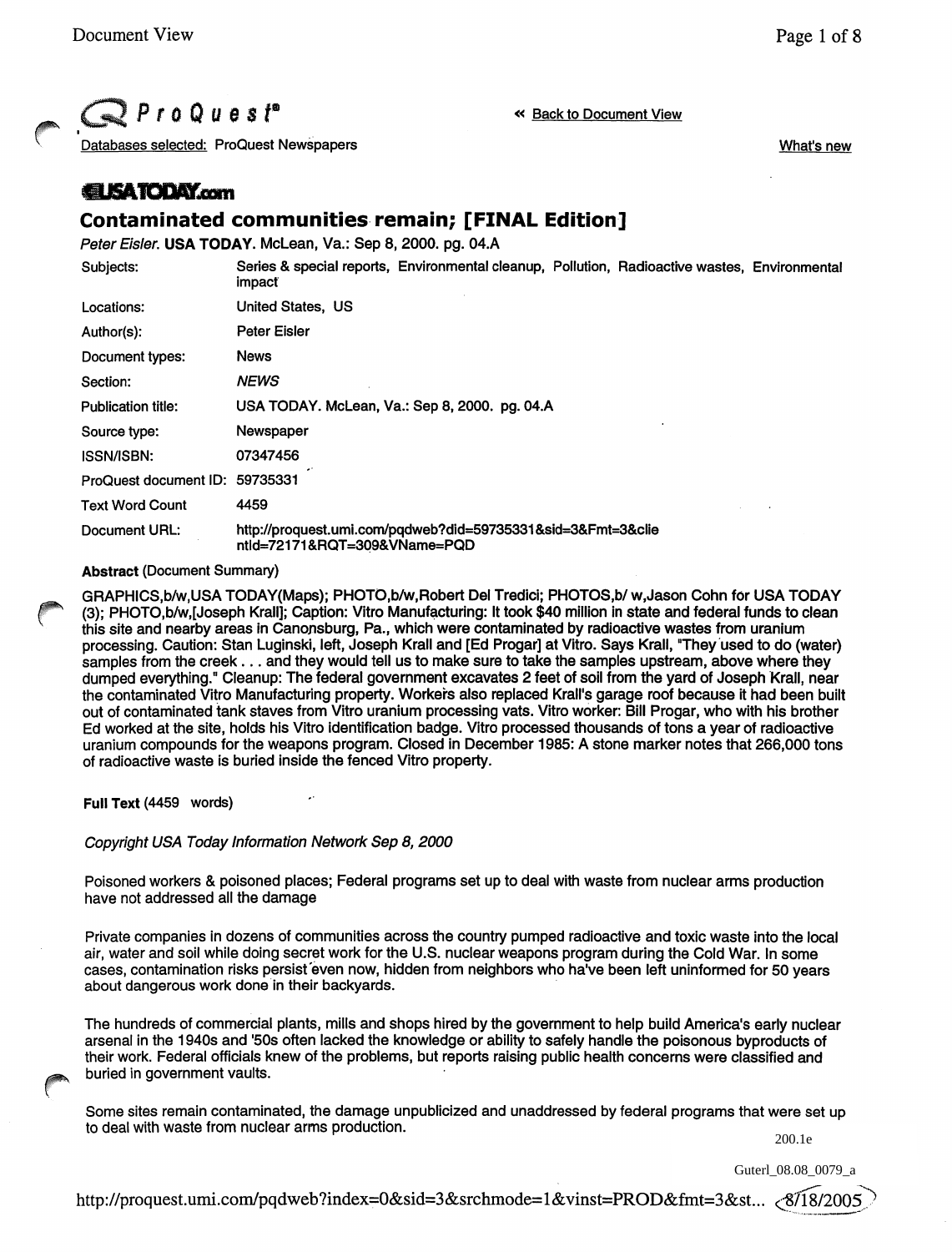"People have a right to be informed about what went on in their communities, to understand what the potential risks may be," says Susan Gordon of the Alliance for Nuclear Accountability, a coalition of citizen watchdog groups. "We need to know a lot more about these places in terms of monitoring (contamination), health concerns, etc."

A USA TODAY investigation found that private facilities used to process uranium, thorium, polonium, beryllium and other radioactive and toxic substances for the nuclear weapons program often caused serious and lasting environmental harm. .

The contracting, which ran mainly from the early '40s to the mid- '50s, was done nationwide, but mostly in New England, New York, New Jersey, Pennsylvania, Ohio, Illinois and Michigan. Many of the companies did limited work and posed little if any ecological risk. But dozens of others handled vast amounts of hazardous material and caused substantial contamination.

USA TODAY visited 10 states, interviewed scores of people and reviewed more than 100,000 pages of declassified federal documents on the operations of companies secretly employed in nuclear weapons work. Thursday, the workers' stories were told. This story looks at the environmental consequences from the nuclear weapons work. Key findings:

\* Long-classified safety studies done at dozens of private contracting sites show that dust and ash laced with radiation or toxins frequently drifted into adjacent neighborhoods from exhaust stacks and waste-burning pits. Similarly, contaminated sludge poured into waterways, lagoons and open trenches. In most cases, the government's incessant hunger for nuclear weapons left little time or money for safely disposing hazardous wastes.

\* Contamination left at the sites by commercial facilities employed in weapons work often was not contained or cleaned up. In dozens of cases, environmental hazards persisted for decades before being cleaned up by federal programs set up in the '70s and '80s to remediate pollution from nuclear weapons production. Some sites remain . ! contaminated; some have never been checked thoroughly for radioactive or toxic waste.

\* Many communities were not told of the risky weapons work done by their local businesses. Federal reports that documented radioactive and toxic releases by private contractors were shared only with executives at the companies involved, even when operations were known to be putting neighbors at risk. The government has never provided a public accounting of commercial facilities hired for nuclear weapons work and the jobs they did.

Federal officials who oversaw the contracting "never really addressed the radioactive (and toxic) waste." says Arthur Piccot, 81, a health physicist with the weapons program in those days. "Now it's a tremendous problem at a lot of these places. But we didn't think too much about it then. We didn't know it would be such a problem."

As environmental threats at many sites became increasingly clear, the long-term risks were seen as subordinate to the immediate demand for expanding the nation's nuclear arsenal. "Health issues could be overridden by management," Piccot says. "There was a war on. That's the way they decided to do it, period."

Most weapons work at private facilities ended by the late '50s, when It moved to big, new government complexes. No one can say whether the radioactive and toxic waste that was left behind made people sick.

Virtually no medical study has been done on people who lived -- or still live -- near even the messiest of the old contracting operations.

Yet the government has sponsored all sorts of epidemiological research in communities around the federal plants that took over the work. In some cases, researchers found increased rates of cancer, kidney ailments and heart and lung disease among people in the surrounding areas.

"It could be very worthwhile to do some mortality and cancer- incidence studies" in places where private companies did nuclear weapons work, says Evelyn Talbott, a University of Pittsburgh professor who studies the health effects of radiation.

"You'd at least be able to get some information about what the (public) risk is," Talbott says. "You'd be able to tell people if they have a higher than normal risk of becoming ill."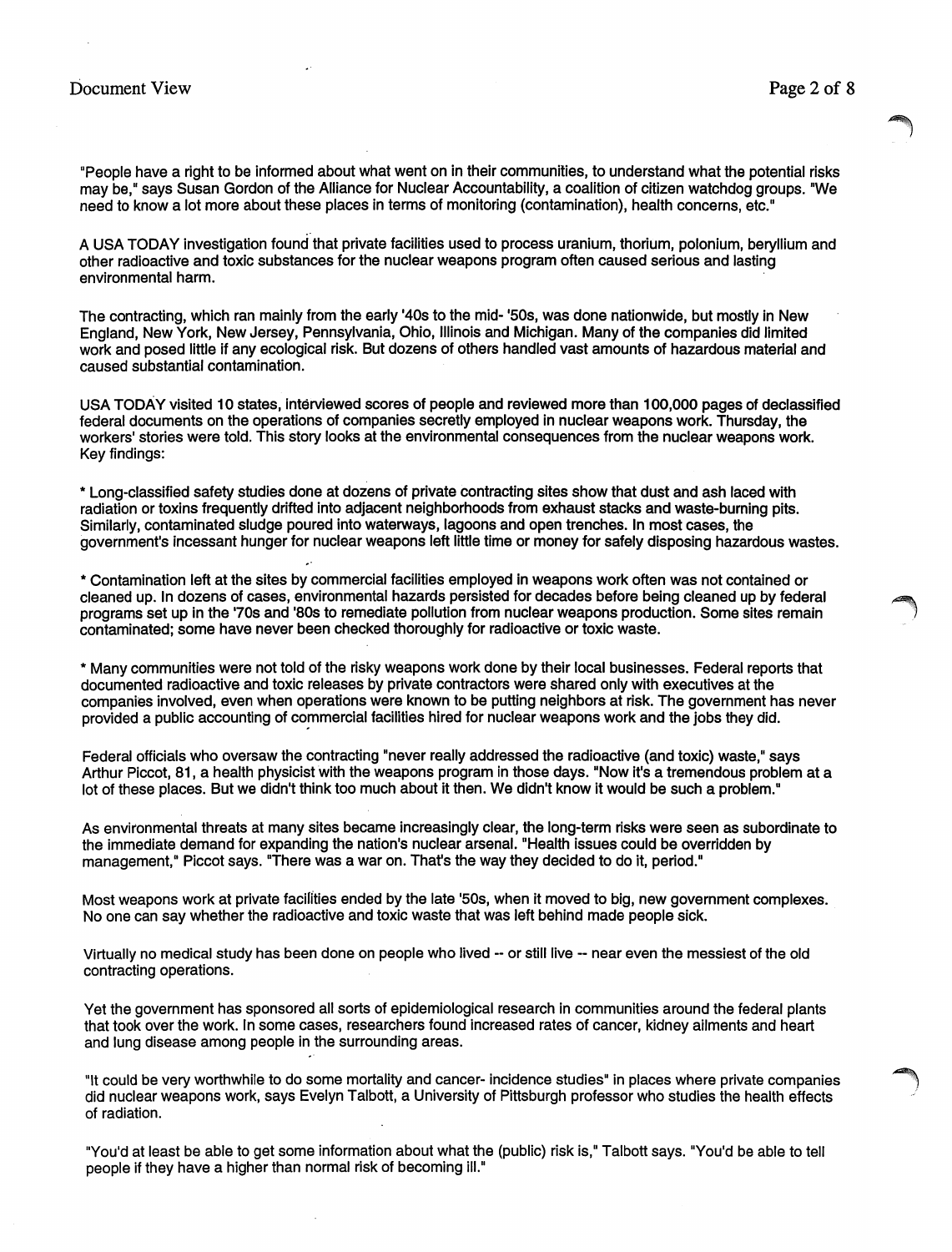#### Contamination questions

No one really knows how much radioactive waste remains at the site of the former Blockson Chemical Co. in Joliet, III., and that could be a problem.

In 1951, the Block brothers, who took over their father's business in the '30s and renamed it accordingly, signed a secret federal contract to set up a plant to extract uranium from phosphate ore that the company processed for commercial use. In the next decade the plant, bought along the way by Olin Mathieson Chemical Corp., produced about 2 million pounds of radioactive uranium concentrates for the nuclear weapons program.

Yet state officials had no record of the work until 1995 -- four decades after the fact. Even now, they know just enough to be concerned.

"It's unclear whether there's (still) any contamination there," says Richard Allen of the Illinois Department of Nuclear Safety.

A survey done in 1977 by the federal govemment's Formerly Utilized Sites Remedial Action Program (FUSRAP) found dozens of places where uranium and radium contamination in the Blockson plant and surrounding soil exceeded federal limits. But officials in the program, set up a few years earlier to examine environmental hazards at old weapons-making sites, deemed the site ineligible for federal cleanup. They cited a lack of congressional authority to deal with waste that could not be pegged specifically to arms production.

"It cannot be determined whether (contamination) was the result of uranium recovery activities or of the phosphate operations· run for commercial purposes, the FUSRAP report said. "Also, because of the type, location and configuration of the contamination, the potential for exposure and, consequently, the (health) risks associated with use of the site, (are) very low."

Eighteen years later, in 1995, the state received a copy of the report.

"They kind of dropped it in (our) lap," Allen says. "This is a federal responsibility, and a letter from them saying they don't think it's a federal responsibility just doesn't do any good."

It's possible, he says, that Olin might have cleaned up the site, but the state has not been able to find or obtain any documentation on it.

"With no disturbance of the area, we don't have a problem," says Clarence Smith of the state EPA, which was unaware that any weapons work was done at Blockson until informed by a reporter. "Once you start disturbing it, creating dust . . . it's possible people could have exposure to all kinds of . . . radiation. We need to know from a liability point of view, and from a future land use point of view, what's there."

During the 1970s and '80s, dozens of contracting sites were eliminated from FUSRAP, which was run by the Department of Energy (DOE), the modern-day steward of the nuclear weapons program, and has since been turned over to the Army Corps of Engineers. In most cases, officials concluded that the operations conducted at those sites posed little or no risk of environmental harm. However, USA TODAY found at least a dozen properties where officials walked away from obvious evidence of contamination.

At some, such as Blockson and several Florida sites also involved in large-scale efforts to extract uranium from phosphate, potential problems were passed over because it was unclear how much of the damage was tied to weapons work. At others, contamination was left untouched based on "hold harmless" clauses in companies' original contracts with the weapons program - provisions that shielded the government from liability.

In 1985, FUSRAP officials used an old "hold harmless" clause as part of the basis for ruling out cleanup at the Cleveland site of the now-defunct Horizons Inc., which processed radioactive thorium for the weapons program in the '40s and '50s. A federal survey at the time found contamination "exceeded applicable guideline limits" for cleanup. General radiation readings were 10 times normal background levels in some buildings that were still in commercial use.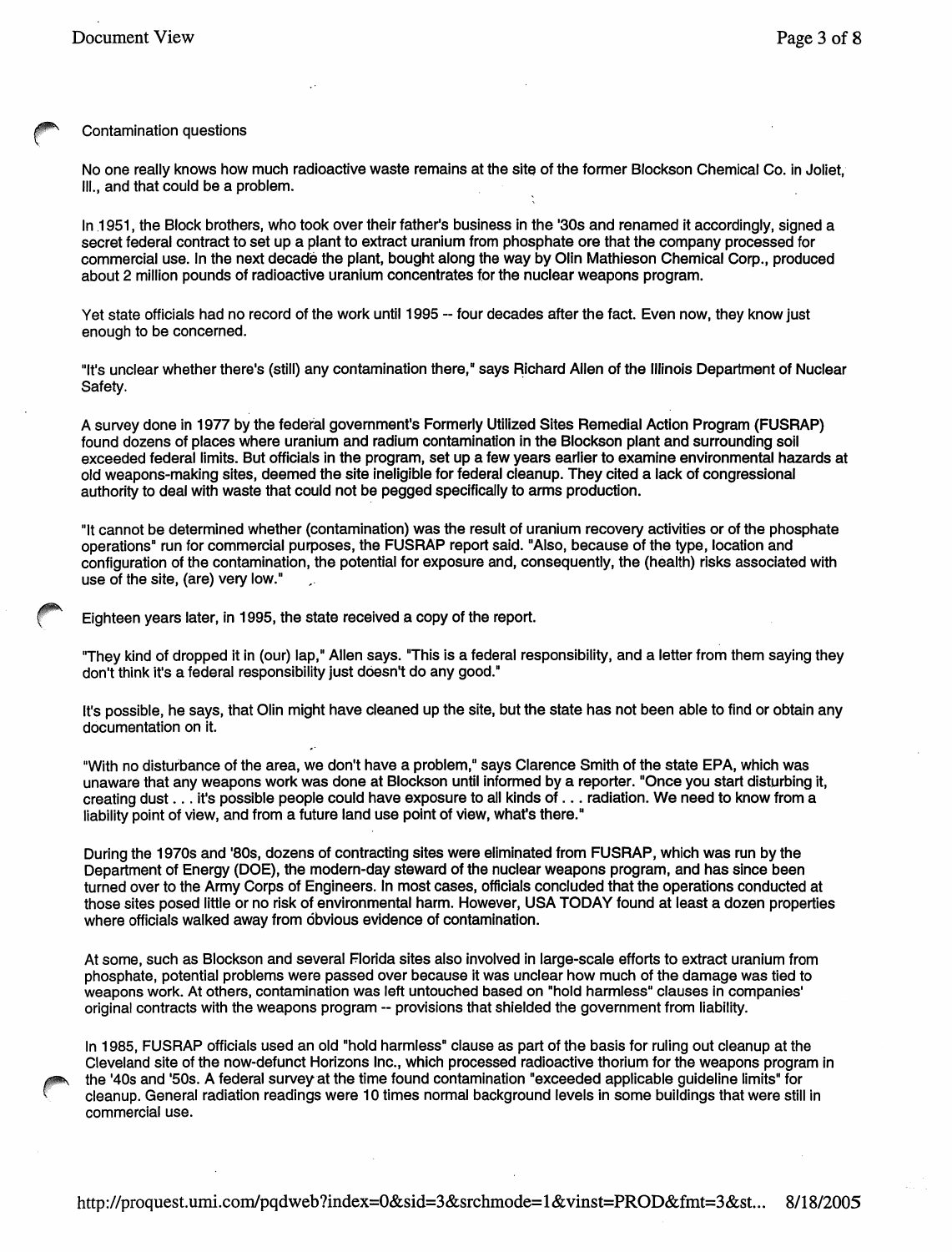"In terms of the concern that sites have fallen through the cracks over the years, the (Energy) department is going to go back and actually has gone back at some sites to take another look at the activities that were conducted,· says Ellen Livingston, a top environmental adviser at DOE.

At most private contracting sites where lingering contamination has not been cleaned up, the waste is "fixed," as it is at Blockson, so there's little threat of it migrating off-site by seeping into water supplies or becoming airborne. But some of those sites have faded from the government's institutional memory. So, there's no guarantee that future users would be warned about the risks of disturbing or redeveloping the property in ways that could "liberate" dangerous material.

#### Unsafe practices

During World War II, when the government began hiring contractors to help develop the atomic bomb, convenience was the driving factor in disposing of radioactive and toxic waste. Pollution concerns typically had more to do with public relations than public health.

"The main goal was to get (bombs built)," says James Maroncelli, an industrial historian who has been researching the contracting operations to write a "traveler's guide" to nuclear weapons-making sites. "If someone could get the work done, that's who they used."

After World War II ended, when the newly created Atomic Energy Commission (AEC) took over the weapons production effort, health and safety officials overseeing the program's contractors grew increasingly concerned about waste the companies' facilities generated.

"We should make careful appraisals of the type and extent of any hazard which does or may exist and develop ways and means of eliminating or minimizing these hazards," the AEC's top sanitary engineer wrote in 1948 in a<br>memo sent to top commission officials.

"If long-lasting isotopes are discharged into the ground, the (AEC) has the responsibility of recording where they go and who might be affected," the memo said. "If (neighbors) may be affected by the contamination of the underground water supplies, we have a responsibility of warning those persons or critics and possibly making an equitable settlement."

The commission did document waste flows from many of the private facilities, but the studies often were aimed mainly at measuring the loss of valuable material that might be captured and reused. Reports at the time often noted that scientists had no long-term solution to the question of how to deal with the new and unique wastes spawned by weapons making -- wastes that would remain radioactive and toxic for hundreds or thousands of years.

"Whether local officials may be of great assistance is doubtful," one AEC engineer wrote in a secret memo in 1948. But "serious consideration should be given as to whether this problem should not be made public and lifted of its security veil."

Ultimately, though, the notion of slowing operations until the problem could be solved, or of informing affected communities and risking a public outcry for halting the work, was not seen as feasible. The burgeoning arms race with the Soviet Union began shortly after the AEC inherited the weapons program, spurring the same production-atall-costs mentality that had prevailed during the war. Reports on waste problems at contracting sites were classified as a matter of policy and almost never shared with affected communities.

Examples of some contractors' pollution and its effects:

,"

\* Big uranium refineries, such as Mallinckrodt Chemical in St. Louis and the Linde Air Products and Electro Metallurgical plants near Buffalo, spewed thousands of pounds of radioactive dust from stacks each year. Weapons ~ work at Cleveland's Harshaw Chemical from 1942 into 1953 vented up to 4,000 pounds of radioactive uraniumfluoride particles annually, making it a "major contributor" to local air pollution, AEC officials reported in 1949. When the city sought information, the report was heavily censored. AEC officials noted that the city was not given "any data over and beyond the immediate needs for public relations."

\* Radioactive sludge poured into waterways at dozens of sites. Mallinckrodt pumped up to 3 million gallons a day of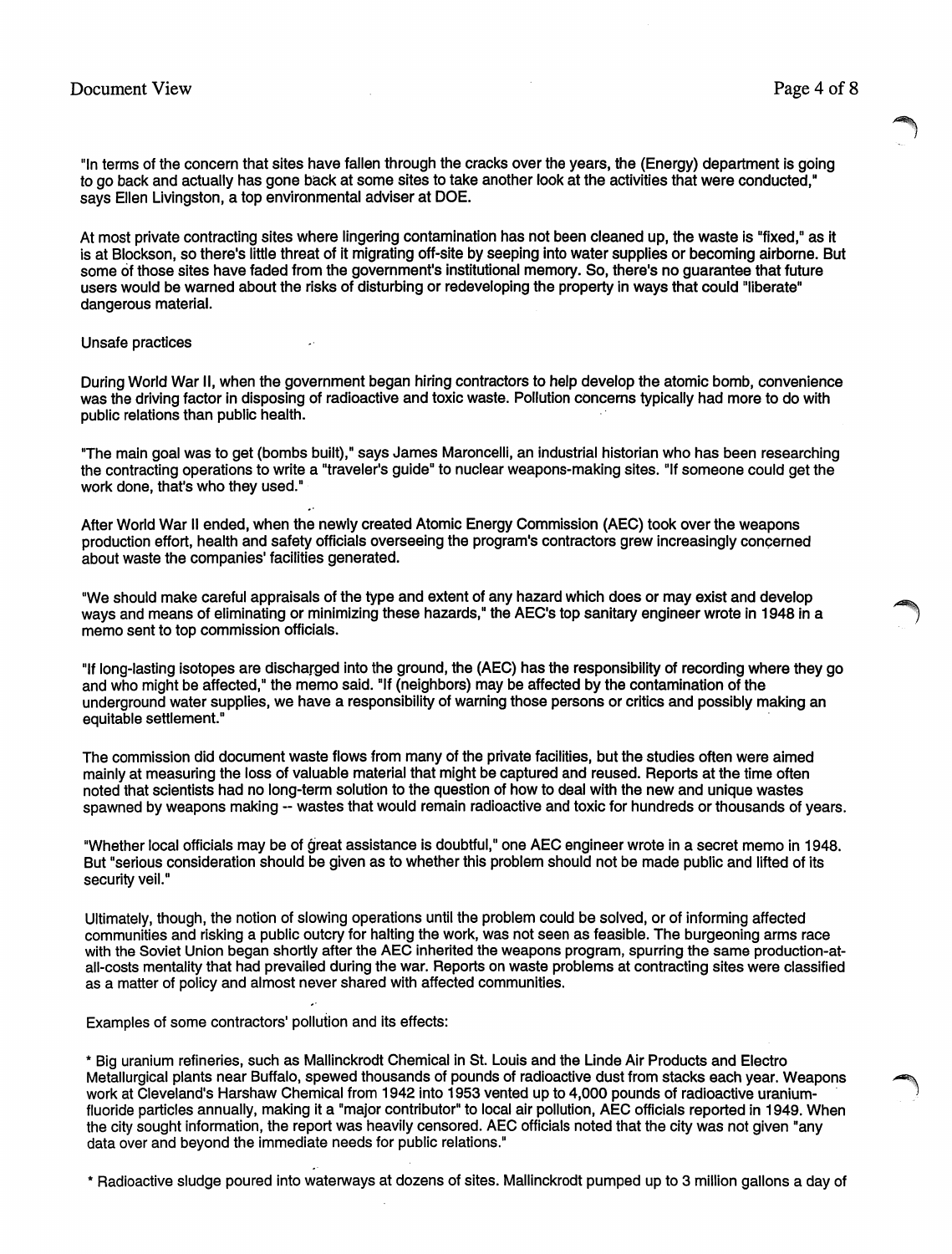uranium-laced waste into the Mississippi River, according to an AEC report from 1949, and surveyors with the weapons program later measured noticeable increases in radiation levels 15 miles downstream. Polonium plants run by Monsanto Chemical in Dayton, Ohio, released radioactive waste into the Miami River. "Contamination of the water at the outlet rises quickly after dumping but drops off again at a good rate," a federal memo in 1945 said. "The mud is highly contaminated all the time."

\* Toxic chemical wastes also caused major environmental harm at contracting sites in New York, Pennsylvania, Ohio and other states. In 1949, a weapons program report noted at least 10 cases of chronic beryllium disease, an often-fatal lung ailment, among people living near the exhaust stacks of a Brush Beryllium plant in Lorain, Ohio. The plant produced the compound for arms work. In the mid-'50s, a zirconium-refining operation at Carborundum Metals in Akron, N.Y., pumped up to 12,000 gallons a day of poisonous thiocyanate wastes into a sewer that emptied into the Niagara River. Endorsed by officials in the weapons program as a short-term, "emergency· disposal measure, the dumping ran at least a year.

In summarizing pollution risks at various facilities during a meeting of the AEC's medical advisory board in 1949, one of the commission's health officials remarked, "All of these (contracting) units present a problem cif the storage of contaminated materials (and) the disposal of contaminated materials."

#### How clean?

In 1967, when Vaughn Crile bought the old Vitro Manufacturing site in Canonsburg, Pa., with an eye toward building a small industrial park, AEC officials gave him a letter. Contamination from uranium processing the company did for the weapons program back in the '40s, the letter said, was all cleaned up. When federal officials got in touch again 12 years later, they wanted the property back so they could clean it up again.

It took five years of legal wrangling and a \$40 million federal/ state cleanup before the Vitro land and 150 or so nearby homes and lots that had been contaminated by the radioactive wastes finally were made safe. The 15 businesses in Crile's industrial park never were allowed to return. "I had no control over what was going to happen, no control over my fate," he says now.

Crile, 68, wanted about \$3 million to sell back the land, roughly the value if it hadn't been contaminated. The DOE, threatening to have it taken by eminent domain, argued for \$650,000. Its argument was that the pollution killed the property's worth.

Ultimately, the courts split the difference. Crile got \$1.4 million.

The AEC had every reason to suspect the Vitro site was a mess when Crile bought it. Through the late '40s and early '50s, when the company was processing thousands of tons a year of radioactive uranium compounds for the nuclear weapons program, the commission's safety staff documented enormous pollution.

In 1949, an AEC report noted that radium and uranium wastes were pumped daily into Chartiers Creek, where the banks emitted substantial radiation. In 1950, another weapons program survey noted that the plant's stacks pumped out about 200 grams of uranium dust an hour -- more than 1,000 pounds in a typical work year. A year later, officials reported that the emissions caused "an increase of background (radiation) by about 10 times" in the plant's immediate vicinity.

"They used to do (water) samples from the creek . . . and they would tell us to make sure to take the samples upstream, above where they dumped everything," says Joseph Krall, 79, who worked on Vitro's uranium operation in those years.

When the government came back to clean up the damage, much of the community was affected.

"People never worried about what we were doing up there, not until they put a fence around it; then we started worrying," says Albert Chesnik, 80, also a veteran of Vitro's weapons work. Not long after, a federal cleanup crew "came and replaced my workbench because it was built out of (contaminated) tank staves" from the giant uranium processing vats.

Many of the dozens of homes near the old plant had bigger problems. At Krall's house, workers replaced his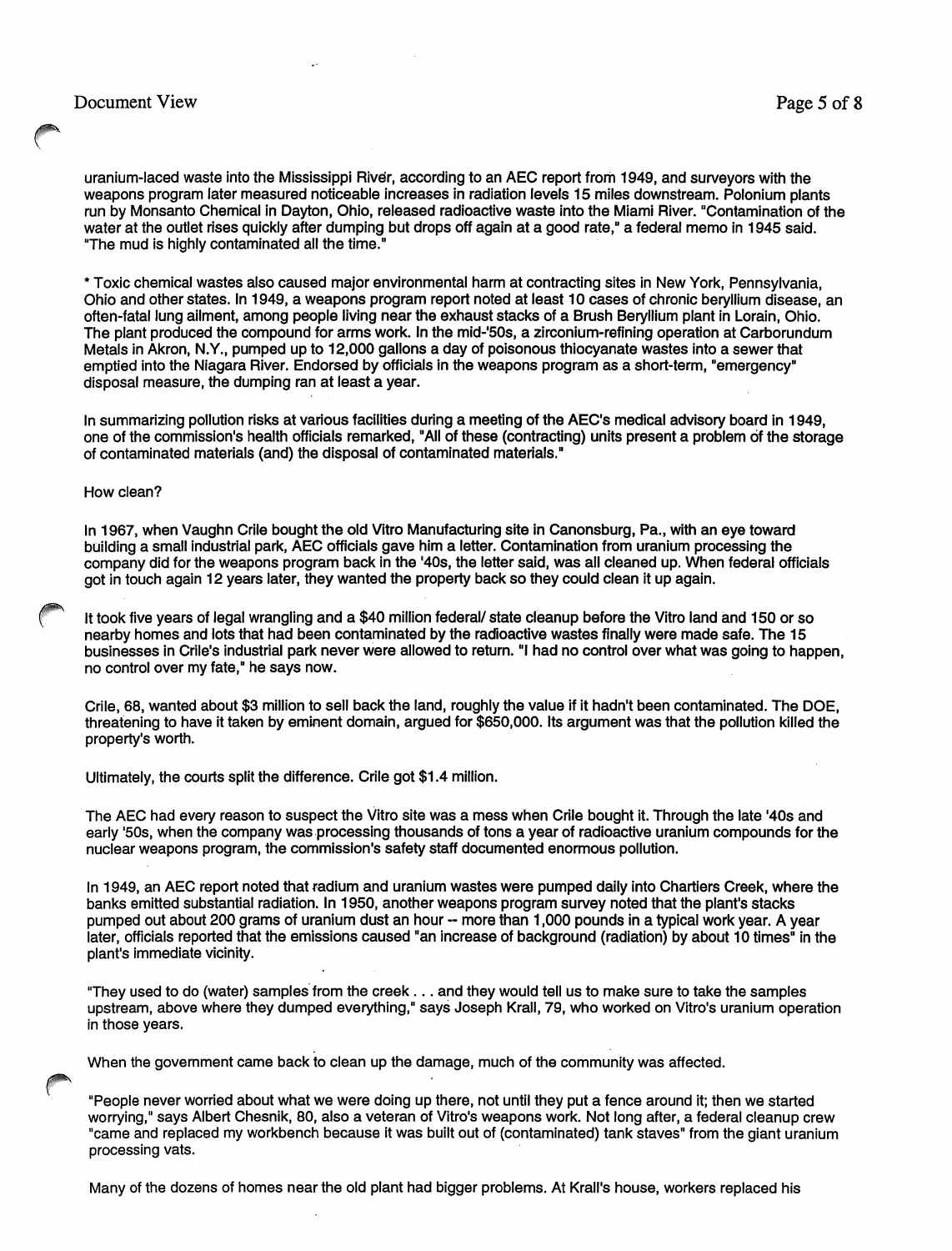garage roof (also built from tank staves) and scrape the top few feet of soil off his lawn.

Today, the Vitro site is a grassy, fenced-off hill covering a specially designed pit holding thousands of cubic yards of· radioactive waste.

The magnitude of the health risks faced by people who lived amid Vitro's waste for 40 years is tough to gauge, but many wonder.

"We used to play softball in that field" where Vitro dumped much of its waste, says Ed Progar, 72, whose 10 years as a Vitro employee spanned part of the time the company was doing weapons work. "We'd wrestle in the mud, get covered with it. They should have said something about that stuff they were messing with."

After the federal cleanup, Pennsylvania's health department did a crude study and found no obvious rise in cancer cases among people living in areas near the plant.

Two academic studies also were done: One found no increase in heart problems; the other showed that women had a higher than normal rate of thyroid abnormalities -- a problem that can be caused by low- level radiation exposure.

"For an environmental study involving so few people, that (thyroid anomaly) was very important," says Talbott, the University of Pittsburgh professor and the thyroid study's author. "We think it was from the shine from the plant, the gamma radiation."

The long-classified Vitro reports uncovered by USA TODAY showed that radiation levels around the site in the late '40s were three times or more above what Talbott assumed in her study. "That changes all the assumptions," she l says. "It would be very worthwhile to update it. I think there was a low-level effect but a notable one."

#### Awaiting action

As the weapons work done at private facilities began winding down in the mid-1950s, the government typically did little to clean up leftover contamination before the properties were returned to commercial use.

The AEC had a mandate to ensure that all the contracting sites carried no public heath risk, but the standards were far less strict than those that came into play in later years. And records show that the commission's decontamination crews often did only the minimum work necessary to get sites clean enough for "release."

In many cases, considerable pollution remained for years, even decades, while the sites stayed in use, raising substantial public health risks. At the old Linde Air Products plant in Tonawanda, N.Y., now the site of a federal cleanup, workers who spent considerable time in contaminated buildings in the years after they were deemed safe by the AEC have long contended that their exposures caused health problems.

"The peoplewho worked in that building (where weapons work was done), there's been a whole rash of cancers, just a tremendous number, but we"could never prove it was from the contamination," says Joe Sebastian, 69, a longtime Linde worker and union official.

It wasn't until the early '70s, as leftover waste problems at many properties became increasingly evident, that the government created FUSRAP to assess and clean up the damage.

"There were a couple of embarrassing situations where sites identified as clean had not been cleaned up to (modern-day) standards," says Brian Quirke, a spokesman for the Energy Department's Chicago field office.

Today, FUSRAP remains the lead program for identifying and cleaning up contamination at sites where private facilities did nuclear weapons work. But the program has finished work at only 28 of the 46 sites it has deemed eligible for remedial action in its 25- year existence. What's more, some of the contamination assessments used to rule out cleanups in FUSRAP's early years have proved to be incomplete or inadequate.

Now, some sites that were deemed ineligible for the program are starting to be put back in, and more are likely.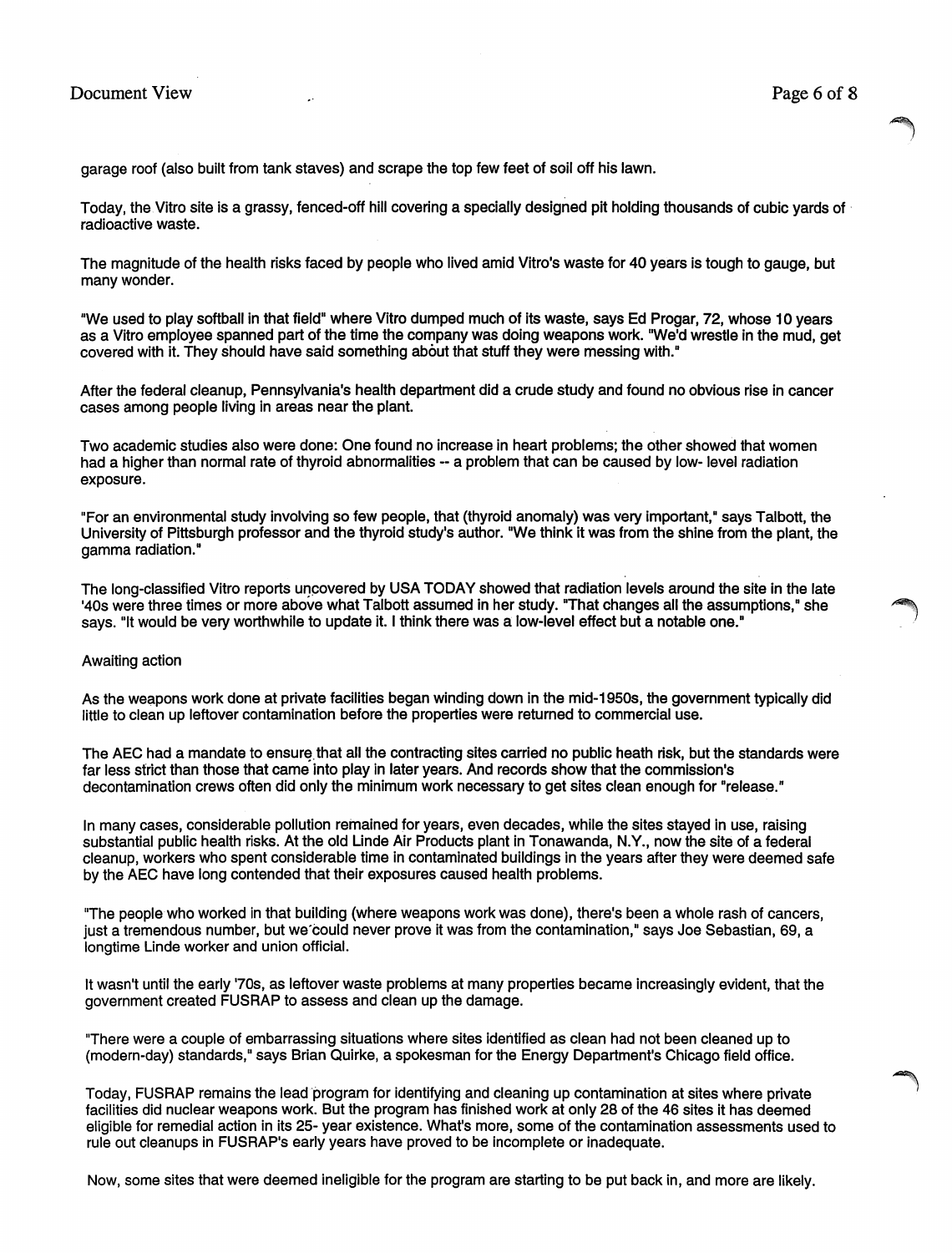# Document View Page 7 of 8

For example, the Harshaw site, eliminated from FUSRAP in 1978, was put back into the program this summer. In the interim, it has sat idle, fenced off and plastered with radiation hazard signs.

The situation at other sites is murkier.

The Joslyn Manufacturing Co. in Fort Wayne, Ind., which rolled tons of uranium metal into rods and bars for the· weapons program from 1944 through 1949, was declared safe by FUSRAP in 1987.

The decision was based on a partial survey, coupled with the fact that Joslyn did work similar to that performed at another steel mill, Simonds Saw and Steel in Lockport, N.V., that had been eliminated from the program. But substantial contamination has since been discovered at Simonds -- cost estimates for cleanup range up to \$80 million -- and no one has gone back to check for problems at Joslyn.

It's not entirely clear what agency would even be responsible for determining whether newly discovered weapons sites -- or those deemed ineligible for cleanup decades ago -- should be slated for federal action.

Congress gave FUSRAP to the U.S. Army Corps of Engineers in 1998, partly out of frustration over the slow pace of the program's cleanups. But the Corps' responsibility is to clean up sites already identified as needing action. The Department of Energy can recommend additional sites, but it lacks any authority to ensure that they will be added.

"I don't know what the motivation was for the people running FUSRAP back in the '70s and '80s when so many private sites were deemed ineligible for cleanup," says the DOE's Livingston. "Some of (the sites) probably have been forgotten ... basically (FUSRAP officials) archived their documents and moved on.

"So it does take a fair amount of work to go back and reconstruct what happened at these places. We can do it, and we will. We just have to do it right."

Additional reporting: Scott Hillkirk in Pennsylvania; Debbie Howlett in Illinois; USA TODAV researchers Jean Simpson and Susan O'Brian.

TEXT OF INFO BOX BEGINS HERE:

About this report

#### Wednesday

\* In the 1940s and '50s, the government secretly hired hundreds of private companies to work on the nuclear weapons program -- and never told the workers or their communities of the dangers they might face from radiation and other hazards.

Thursday • The workers: Many of the surviving workers now have higher risks for cancer and other ailments, but there has been almost no effort to learn whether such problems have occurred. That oversight might cost those who have gotten sick a chance for compensation.

#### **Today**

\* The environment: Radioactive and toxic contamination at many of the contracting sites lingered for years, sometimes with serious health risks. Some still are not cleaned up, ignored by federal programs meant to address pollution from nuclear weapons production.

For more

\* See USATODAY.com for a complete look at this series, including a list of 150 sites around the USA where private companies did work for the nuclear weapons program as well as documents, video clips and charts.